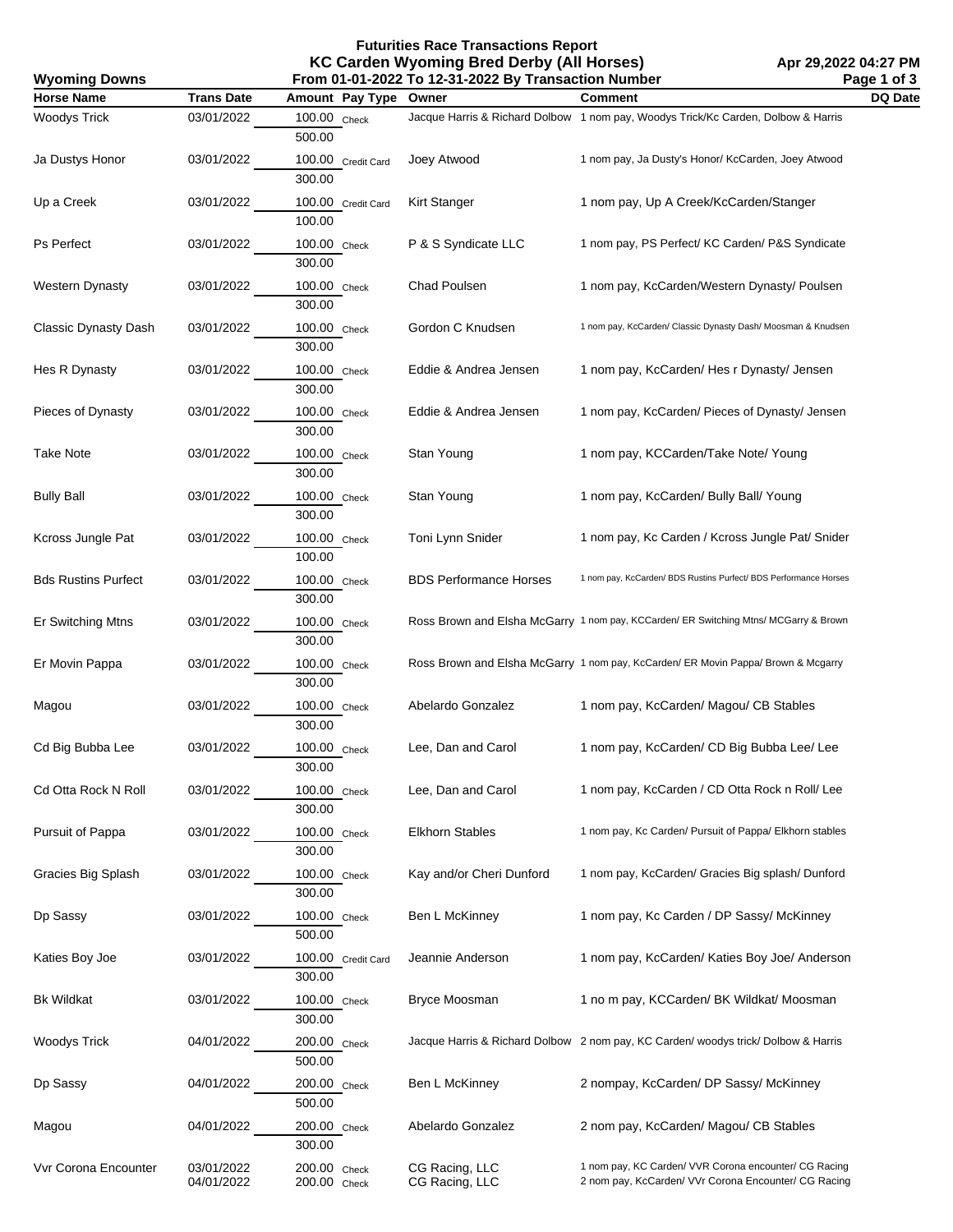## **Futurities Race Transactions Report KC Carden Wyoming Bred Derby (All Horses)**

| <b>Wyoming Downs</b>        |                                                      |                                                                                          | $\sim$ cardon rryonmig broa bondy (minorood)<br>From 01-01-2022 To 12-31-2022 By Transaction Number |                                                                                                                                                                                     | AM LYLVLL VT.LI I III<br>Page 2 of 3 |
|-----------------------------|------------------------------------------------------|------------------------------------------------------------------------------------------|-----------------------------------------------------------------------------------------------------|-------------------------------------------------------------------------------------------------------------------------------------------------------------------------------------|--------------------------------------|
| <b>Horse Name</b>           | <b>Trans Date</b>                                    | Amount Pay Type Owner                                                                    |                                                                                                     | <b>Comment</b>                                                                                                                                                                      | DQ Date                              |
|                             | 05/02/2022                                           | 200.00 Check<br>600.00                                                                   | CG Racing, LLC                                                                                      | 3 nom pay, KCCarden/ VVr Corona Encounter/ CG racing                                                                                                                                |                                      |
| Ps Perfect                  | 04/01/2022                                           | 200.00 Check<br>300.00                                                                   | P & S Syndicate LLC                                                                                 | 2 nom pay, KCarden/ PS Perfect/ P&S Syndicate LLC                                                                                                                                   |                                      |
| Pursuit of Pappa            | 04/01/2022                                           | 200.00 Check<br>300.00                                                                   | <b>Elkhorn Stables</b>                                                                              | 2 nom pay, KcCarden/ Pursuit of Pappa/ Elkhorn Stables                                                                                                                              |                                      |
| <b>Classic Dynasty Dash</b> | 04/01/2022                                           | 200.00 Check<br>300.00                                                                   | Gordon C Knudsen                                                                                    | 2 nompay, KcCarden/ Classic Dynasty Dash/ Moosman & Knudsen                                                                                                                         |                                      |
| Gracies Big Splash          | 04/01/2022                                           | 200.00 Check<br>300.00                                                                   | Kay and/or Cheri Dunford                                                                            | 2 nom pay, KcCarden/ Gracies Big Splash/ Dunford                                                                                                                                    |                                      |
| Er Movin Pappa              | 04/01/2022                                           | 200.00 Check<br>300.00                                                                   |                                                                                                     | Ross Brown and Elsha McGarry 2 nom pay, KCCarden/ER Movin Pappa/ Brown McGarry                                                                                                      |                                      |
| Er Switching Mtns           | 04/01/2022                                           | 200.00 Check<br>300.00                                                                   |                                                                                                     | Ross Brown and Elsha McGarry 2 nom pay, KcCarden/ ER Switching Mtns/ Brown Mcarry                                                                                                   |                                      |
| <b>Western Dynasty</b>      | 04/01/2022                                           | 200.00 Check<br>300.00                                                                   | Chad Poulsen                                                                                        | 2 nom pay, KcCarden/ Western Dynasty/Poulsen                                                                                                                                        |                                      |
| <b>Bk Wildkat</b>           | 04/01/2022                                           | 200.00 Check<br>300.00                                                                   | <b>Bryce Moosman</b>                                                                                | 2 nom pay, KcCarden .Bk wildkat/ Moosman                                                                                                                                            |                                      |
| Hes R Dynasty               | 04/01/2022                                           | 200.00 Check<br>300.00                                                                   | Eddie & Andrea Jensen                                                                               | 2 nom pay, KcCarden/ Hes R Dynasty/ Jensen                                                                                                                                          |                                      |
| Pieces of Dynasty           | 04/01/2022                                           | 200.00 Check<br>300.00                                                                   | Eddie & Andrea Jensen                                                                               | 2 nom pay, KcCarrden/ Pieces of Dynasty/ Jensen                                                                                                                                     |                                      |
| <b>Bds Rustins Purfect</b>  | 04/01/2022                                           | 200.00 Check<br>300.00                                                                   | <b>BDS Performance Horses</b>                                                                       | 2 nom pay, KcCarden/ BDS Rustins Purfect/ BDS Performance                                                                                                                           |                                      |
| Katies Boy Joe              | 04/01/2022                                           | 200.00 Credit Card<br>300.00                                                             | Jeannie Anderson                                                                                    | 2 nom pay, Kcarden/ Katies Boy Joe/ Anderson                                                                                                                                        |                                      |
| Secrets Hs Jess             | 03/01/2022<br>04/01/2022                             | 200.00 Credit Card<br>200.00 Credit Card<br>400.00                                       | Pedro Mena<br>Pedro Mena                                                                            | 1 nom pay, KcCarden/ Secrets hs Jess/ Mena<br>2 nom pay, KcCarden/ Secrets hs Jess/ Mena                                                                                            |                                      |
| Malena                      | 03/01/2022<br>04/01/2022                             | 200.00 Credit Card<br>200.00 Credit Card<br>400.00                                       | Pedro Mena<br>Pedro Mena                                                                            | 1 nom pay, KcCarden/ Malena/ Mena<br>2 nom pay, KcCarden/ Malena/ Mena                                                                                                              |                                      |
| Legendary Divo              | 03/01/2022<br>04/01/2022<br>05/02/2022<br>05/02/2022 | 100.00 Credit Card<br>200.00 Credit Card<br>200.00 Credit Card<br>150.00 Check<br>650.00 | Ricardo Mena<br>Ricardo Mena<br>Ricardo Mena<br>Ricardo Mena                                        | 1 nom pay, KcCarden/ Legendary Divo/ Mena<br>2 nom pay, KcCarden/ Legendary Divo/ Mena<br>3 nom pay, KcCarden/ Legendary Divo/Mena<br>Trial Payment/ KcCarden/ Legendary Divo/ Mena |                                      |
| <b>Take Note</b>            | 04/01/2022                                           | 200.00 Check<br>300.00                                                                   | Stan Young                                                                                          | 2 nom pay, KcCarden Fut/ Take Note/ Young                                                                                                                                           |                                      |
| <b>Bully Ball</b>           | 04/01/2022                                           | 200.00 Check<br>300.00                                                                   | Stan Young                                                                                          | 2 nom pay, KcCarden/ Bully Ball/ Young                                                                                                                                              |                                      |
| Cd Big Bubba Lee            | 04/01/2022                                           | 200.00 Check<br>300.00                                                                   | Lee, Dan and Carol                                                                                  | 2 nom pay, KcCarden/ CD Big Bubba Lee/ Lee                                                                                                                                          |                                      |
| Cd Otta Rock N Roll         | 04/01/2022                                           | 200.00 Check<br>300.00                                                                   | Lee, Dan and Carol                                                                                  | 2 nom pay, KCarden/ CD Otta Rock n roll/ Lee                                                                                                                                        |                                      |
| <b>Woodys Trick</b>         | 05/02/2022                                           | 200.00 Check<br>500.00                                                                   |                                                                                                     | Jacque Harris & Richard Dolbow 3 nom pay, KcCarden/ Woodys Trick/ Dolbow & Harris                                                                                                   |                                      |
| Ja Dustys Honor             | 04/01/2022                                           | 200.00 Credit Card<br>300.00                                                             | Joey Atwood                                                                                         | 2 nom pay, KCCarden/ Ja Dustys Honor/ Atwood                                                                                                                                        |                                      |
| Dp Sassy                    | 05/02/2022                                           | 200.00 Check<br>500.00                                                                   | Ben L McKinney                                                                                      | 3 nom pay, KcCarden/ Dp Sassy/ McKinney                                                                                                                                             |                                      |
| Jv Pappas Pocketbook        | 03/01/2022                                           | 100.00 Credit Card<br>100.00                                                             | Martha Maldonado                                                                                    | 1 nom pay, KcCarden. JV Pappas Pocketbook/ Maldonado                                                                                                                                |                                      |